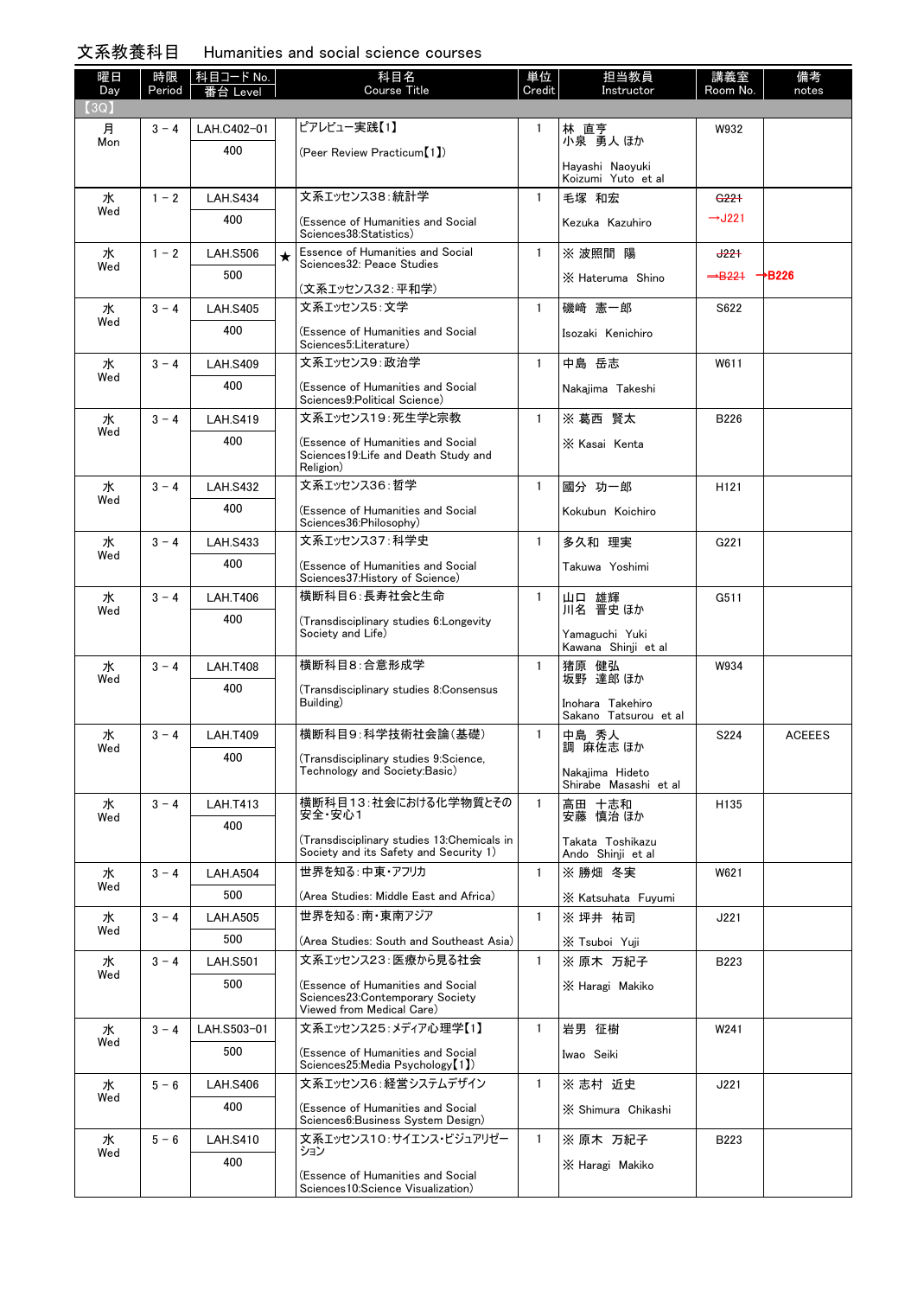## 文系教養科目 Humanities and social science courses

| 曜日<br>Day | 時限<br>Period | │科目コード No. │<br>番台 Level |         | 科目名<br><b>Course Title</b>                                                                      | 単位<br>Credit | 担当教員<br>Instructor                            | 講義室<br>Room No.        | 備考<br>notes        |
|-----------|--------------|--------------------------|---------|-------------------------------------------------------------------------------------------------|--------------|-----------------------------------------------|------------------------|--------------------|
| (3Q)      |              |                          |         |                                                                                                 |              |                                               |                        |                    |
| 水<br>Wed  | $5 - 6$      | <b>LAH.S421</b>          | $\star$ | Essence of Humanities and Social<br>Sciences21: Japanese Thought and                            | 1            | ※ 葛西 賢太                                       | B226                   |                    |
|           |              | 400                      |         | Religion                                                                                        |              | X Kasai Kenta                                 |                        |                    |
|           |              |                          |         | (文系エッセンス21:日本人の思想と宗教)                                                                           |              |                                               |                        |                    |
| 土<br>Sat  | $1 - 4$      | <b>LAH.C603</b>          | $\star$ | Independent Studies Courses3                                                                    | $\mathbf{1}$ | 山岸 侯彦<br>谷岡 健彦 ほか                             | W931.W932<br>W933,W934 | □<br>隔週開講          |
|           |              | 600                      |         | (学生プロデュース科目3)                                                                                   |              | Yamagishi Kimihiko                            | W935,W936              |                    |
|           |              |                          |         |                                                                                                 |              | Tanioka Takehiko et al                        |                        |                    |
| 土<br>Sat  | $1 - 4$      | <b>LAH.C607</b>          | $\star$ | Independent Studies Courses7                                                                    | $\mathbf{1}$ | 山岸 侯彦<br>谷岡 健彦 ほか                             | W931,W932<br>W933,W934 | □<br>隔週開講          |
|           |              | 600                      |         | (学生プロデュース科目7)                                                                                   |              | Yamagishi Kimihiko<br>Tanioka Takehiko et al  | W935,W936              |                    |
| 土         | $1 - 4$      | <b>LAH.C612</b>          | $\star$ | Path-Breaking Liberal Arts Courses2                                                             | $\mathbf{1}$ | 山岸 侯彦                                         | W931,W932              | □                  |
| Sat       |              | 600                      | C       | (教養先端科目2)                                                                                       |              | 谷岡 健彦 ほか                                      | W933,W934<br>W935,W936 | 隔週開講               |
|           |              |                          |         |                                                                                                 |              | Yamagishi Kimihiko<br>Tanioka Takehiko et al  |                        |                    |
| 土<br>Sat  | $1 - 4$      | <b>LAH.C615</b>          | $\star$ | Path-Breaking Liberal Arts Courses5                                                             | $\mathbf{1}$ | 山岸 侯彦<br>谷岡 健彦 ほか                             | W931,W932<br>W933.W934 | □<br>隔週開講          |
|           |              | 600                      | C       | (教養先端科目5)                                                                                       |              | Yamagishi Kimihiko                            | W935,W936              |                    |
|           |              |                          |         |                                                                                                 |              | Tanioka Takehiko et al                        |                        |                    |
| (4Q)      |              |                          |         |                                                                                                 |              |                                               |                        |                    |
| 月<br>Mon  | $3 - 4$      | LAH.C402-02              |         | ピアレビュー実践【2】                                                                                     | 1.           | 林 直亨<br>小泉 勇人 ほか                              | W935                   |                    |
|           |              | 400                      |         | (Peer Review Practicum [2])                                                                     |              | Hayashi Naoyuki                               |                        |                    |
|           |              |                          |         |                                                                                                 |              | Koizumi Yuto et al                            |                        |                    |
| 月<br>Mon  | $3 - 4$      | <b>LAH.S412</b>          |         | 文系エッセンス12:ファッション論                                                                               | $\mathbf{1}$ | ※ 高村 是州                                       | S222                   |                    |
|           |              | 400                      |         | (Essence of Humanities and Social<br>Sciences12: History of Fashion)                            |              | X Takamura Zeshu                              |                        |                    |
| 水<br>Wed  | $1 - 2$      | <b>LAH.S508</b>          |         | Essence of Humanities and Social<br>Sciences39: Decision Making                                 | $\mathbf{1}$ | 猪原 健弘                                         | G221                   |                    |
|           |              | 500                      |         | (文系エッセンス39:意思決定論)                                                                               |              | Inohara Takehiro                              | $\rightarrow$ G511     |                    |
| 水         | $3 - 4$      | <b>LAH.S403</b>          |         | 文系エッセンス3:宗教学                                                                                    | $\mathbf{1}$ | 弓山 達也                                         | H136                   |                    |
| Wed       |              | 400                      |         | (Essence of Humanities and Social                                                               |              | Yumiyama Tatsuya                              |                        |                    |
|           |              |                          |         | Sciences3:Religion)                                                                             |              |                                               |                        |                    |
| 水<br>Wed  | $3 - 4$      | <b>LAH.S416</b>          |         | 文系エッセンス16:技術史                                                                                   | $\mathbf{1}$ | 中島 秀人                                         | W521                   |                    |
|           |              | 400                      |         | (Essence of Humanities and Social<br>Sciences16: History of Technology)                         |              | Nakajima Hideto                               |                        |                    |
| 水<br>Wed  | $3 - 4$      | LAH.S420-02              |         | <b>Essence of Humanities and Social</b><br>Sciences20:Western Thought <sup>[2]</sup>            | 1            | Bektas Yakup                                  | W934                   |                    |
|           |              | 400                      |         | (文系エッセンス20:西洋思想【2】)                                                                             |              |                                               |                        |                    |
| 水         | $3 - 4$      | <b>LAH.T407</b>          |         | 横断科目7:生命科学·生命工学の社会                                                                              | $\mathbf{1}$ | 佐久間 邦弘                                        | J232                   |                    |
| Wed       |              | 400                      |         | 還元                                                                                              |              | 朝倉 則行 ほか                                      |                        |                    |
|           |              |                          |         | (Transdisciplinary studies 7: Returning Life<br>Sciences and Medical Engineering to<br>Society) |              | Sakuma Kunihiro<br>Asakura Noriyuki et al     |                        |                    |
| 水         | $3 - 4$      | <b>LAH.T410</b>          |         | 横断科目10:デジタル・ヒューマニティーズ                                                                           | $\mathbf{1}$ | ※工藤 彰                                         | S223                   |                    |
| Wed       |              | 400                      |         | (Transdisciplinary studies 10:Digital                                                           |              | ※川島 隆徳 ほか                                     |                        |                    |
|           |              |                          |         | Humanities)                                                                                     |              | X Kudo Akira<br>X Kawashima Takanori<br>et al |                        |                    |
| 水         | $3 - 4$      | <b>LAH.T412</b>          |         | 横断科目12:金融・経済活動と企業戦略                                                                             | $\mathbf{1}$ | ※ 岡野 武志<br>※ 太田 珠美                            | S221                   |                    |
| Wed       |              | 400                      |         | (Transdisciplinary studies                                                                      |              |                                               |                        |                    |
|           |              |                          |         | 12: Financial/Economic Activities and<br>Corporate Strategy)                                    |              | X Okano Takeshi<br>X Ota Tamami               |                        |                    |
| 水         | $3 - 4$      | <b>LAH.T415</b>          |         | 横断科目15:社会における化学物質とその                                                                            | $\mathbf{1}$ | 高田 十志和                                        | W611                   |                    |
| Wed       |              | 400                      |         | 安全・安心2                                                                                          |              | 札野 順ほか                                        |                        |                    |
|           |              |                          |         | (Transdisciplinary studies 15:Chemicals in<br>Society and its Safety and Security 2)            |              | Takata Toshikazu<br>Fudano Jun et al          |                        |                    |
| 水<br>Wed  | $3 - 4$      | <b>LAH.T416</b>          |         | 横断科目16:社会のなかの科学技術                                                                               | 1            | 川名 晋史<br>中野 民夫 ほか                             | W621<br>(第1回のみ)        | 第2.3.5.7回<br>→W531 |
|           |              | 400                      |         | (Transdisciplinary studies 16:Science and<br>Technology in Society)                             |              | Kawana Shinji                                 |                        | (レクチャーシア<br>ター)    |
|           |              |                          |         |                                                                                                 |              | Nakano Tamio et al                            |                        | 第4,6,8回<br>→西9–714 |